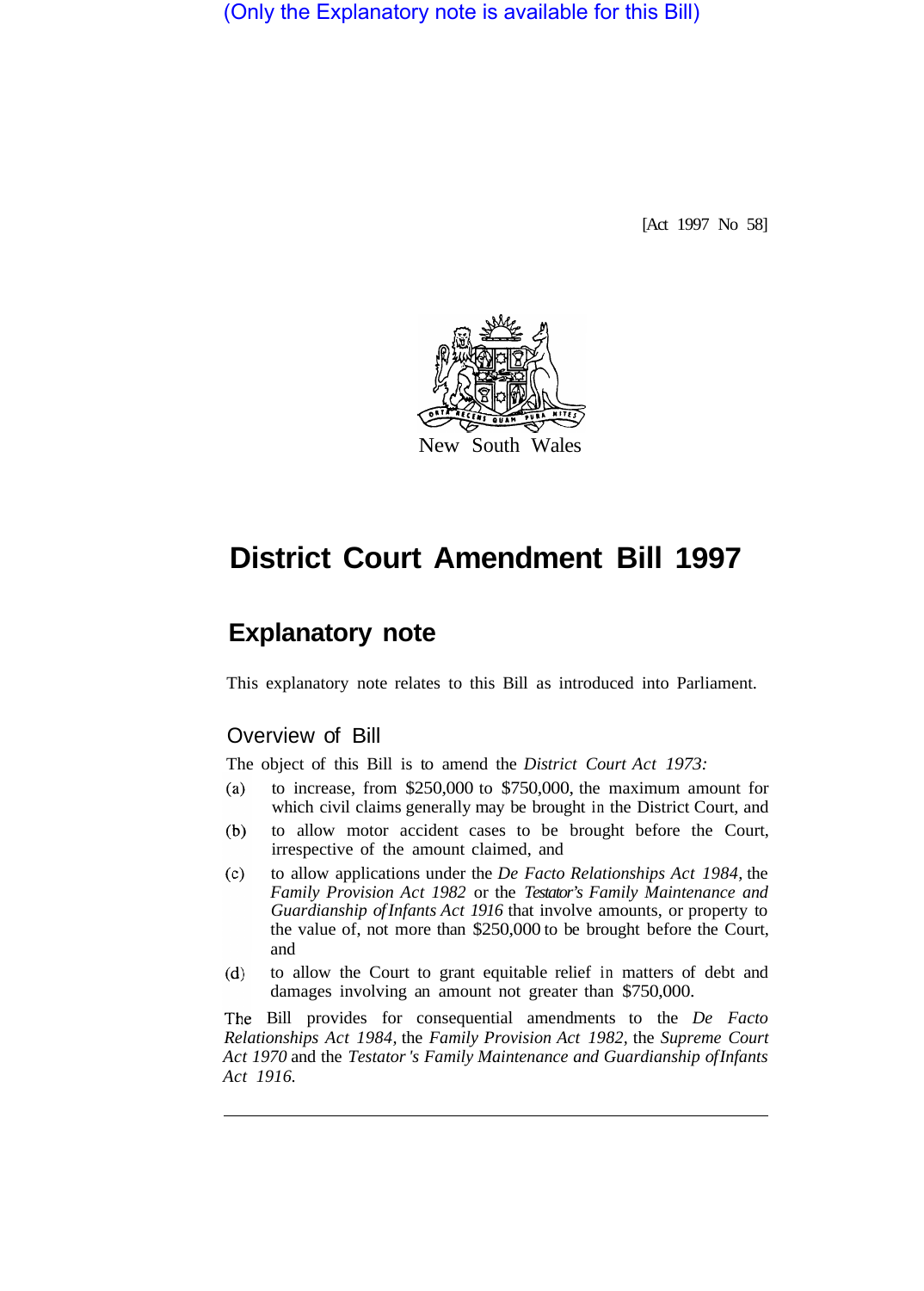District Court Amendment Bill 1997 [Act 1997 No 58]

Explanatory note

#### Outline of provisions

**Clause 1** sets out the name (also called the short title) of the proposed Act.

**Clause 2** provides for the commencement of the proposed Act on a day or days to be appointed by proclamation.

**Clause 3** is a formal provision giving effect to the amendments to the *District Court Act 1973* set out in Schedule 1

**Clause 4** is a formal provision giving effect to the amendments to the *De Facto Relationships Act 1984,* the *Family Provision Act 1982,* the *Supreme Court Act 1970* and the *Testator's Family Maintenance and Guardianship of Infants Act 1916* set out in Schedule 2.

#### **Schedule 1 Amendment of District Court Act 1993**

#### **Civil jurisdiction of the District Court**

**Schedule 1 [2]** amends section 44 of the Act to provide that any personal action for an amount not exceeding \$750,000 may be brought in the District Court. (Currently the Court's jurisdiction is limited to amounts not exceeding \$250,000.)

**Schedule 1 [3]** makes consequential amendments to several provisions of the Act.

#### **Motor accident claims**

**Schedule 1 [1]** amends section 4 of the Act to insert a definition of *motor accident claim.* The term is defined to mean a claim for damages to which Part 6 of the *Motor Accidents Act 1988* applies. The provisions of that Part apply to claims involving death or injury caused by road vehicles, City and State Rail trains, or ferries or other public transport watercraft.

**Schedule 1 [4]** amends section 44 of the Act to provide that any motor accident claim may be brought in the District Court, irrespective of the amount claimed. (Currently such claims are within the Court's general civil jurisdiction—that is, the Court's jurisdiction in such matters is limited to claims in amounts not exceeding \$250,000.)

**Schedule 1 [5]** and **[6]** amend section 79 of the Act (which deals with the circumstances in which the Court may order a trial by jury) to make it clear that an application under that section may be made in respect of a motor accident that occurred otherwise than on a public street.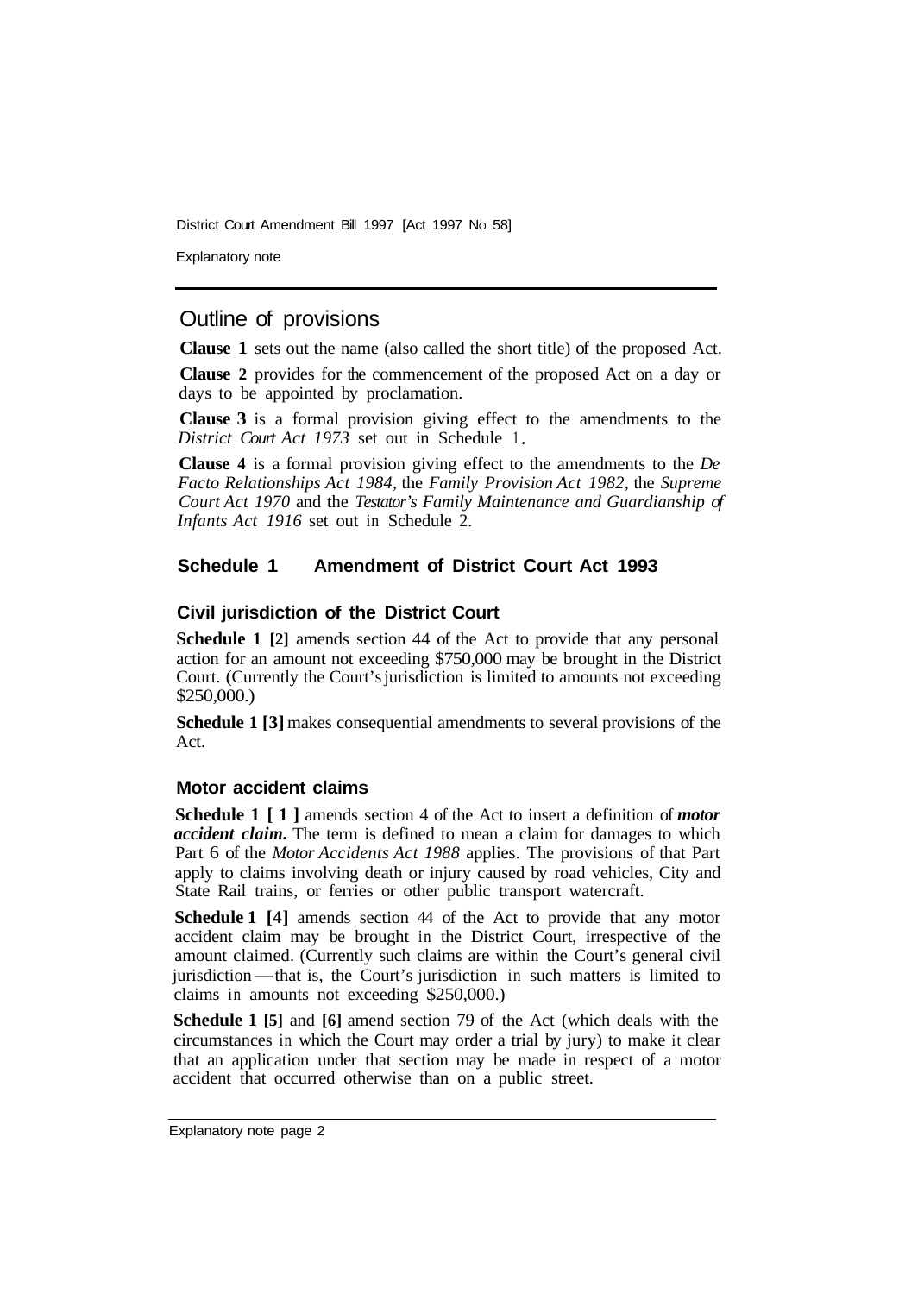District Court Amendment Bill 1997 [Act 1997 No 58]

Explanatory note

#### **Equitable jurisdiction of the Court**

**Schedule 1 [7]** amends section 134 of the Act to provide that any equitable claim for debt or damages in an amount not exceeding \$750,000 may be brought in the District Court. (Currently the Court has no jurisdiction in this area.)

#### **Claims under the De Facto Relationships Act 1984, the Family Provision Act 1982 and the Testator's Family Maintenance and Guardianship of Infants Act 1916**

**Schedule 1 [7]–[9]** amend section 134 of the Act to provide that a claim under the *De Facto Relationships Act 1984,* the *Family Provision Act 1982* or the *Testator's Family Maintenance and Guardianship of Infants Act 1916*  involving not more than \$250,000 may be brought in the District Court. (Currently the Court has jurisdiction to hear matters under the *Family Provision Act* or the *Testator's Family Maintenance and Guardianship of Infants Act* involving amounts not greater than \$20,000, but has no jurisdiction to hear matters under the *De Facto Relationships Act.)* 

#### **Transfer of proceedings**

**Schedule 1 [10]** amends section 143 (3) of the Act to make its meaning a little clearer. When the Supreme Court is considering whether a matter listed before it should be transferred to the District Court, it is obliged to consider whether the matter might properly have been commenced in that Court. As the jurisdiction of the District Court is from time to time increased (as, for example, in the manner proposed by this Bill), the Supreme Court is to imagine that the District Court had had the increased jurisdiction at the time the matter was commenced. (In the context of this Bill, for example, the intention is that the Supreme Court may consider whether a civil claim worth, say, \$500,000, which could not previously be transferred to the District Court, may now be transferred because the Court's jurisdiction will have been increased.)

**Schedule 1 [11]** amends section 143 of the Act to provide that, where a plaintiff in the Supreme Court applies to have the matter transferred to the District Court, the defendant is not permitted to oppose the application. The Supreme Court may, for reasons appearing to it to be sufficient, decline to order the transfer. The amendment also makes it the duty of the Supreme Court to consider, before setting it down for hearing, each action for damages in respect of personal injury or death, to see whether an order transferring the